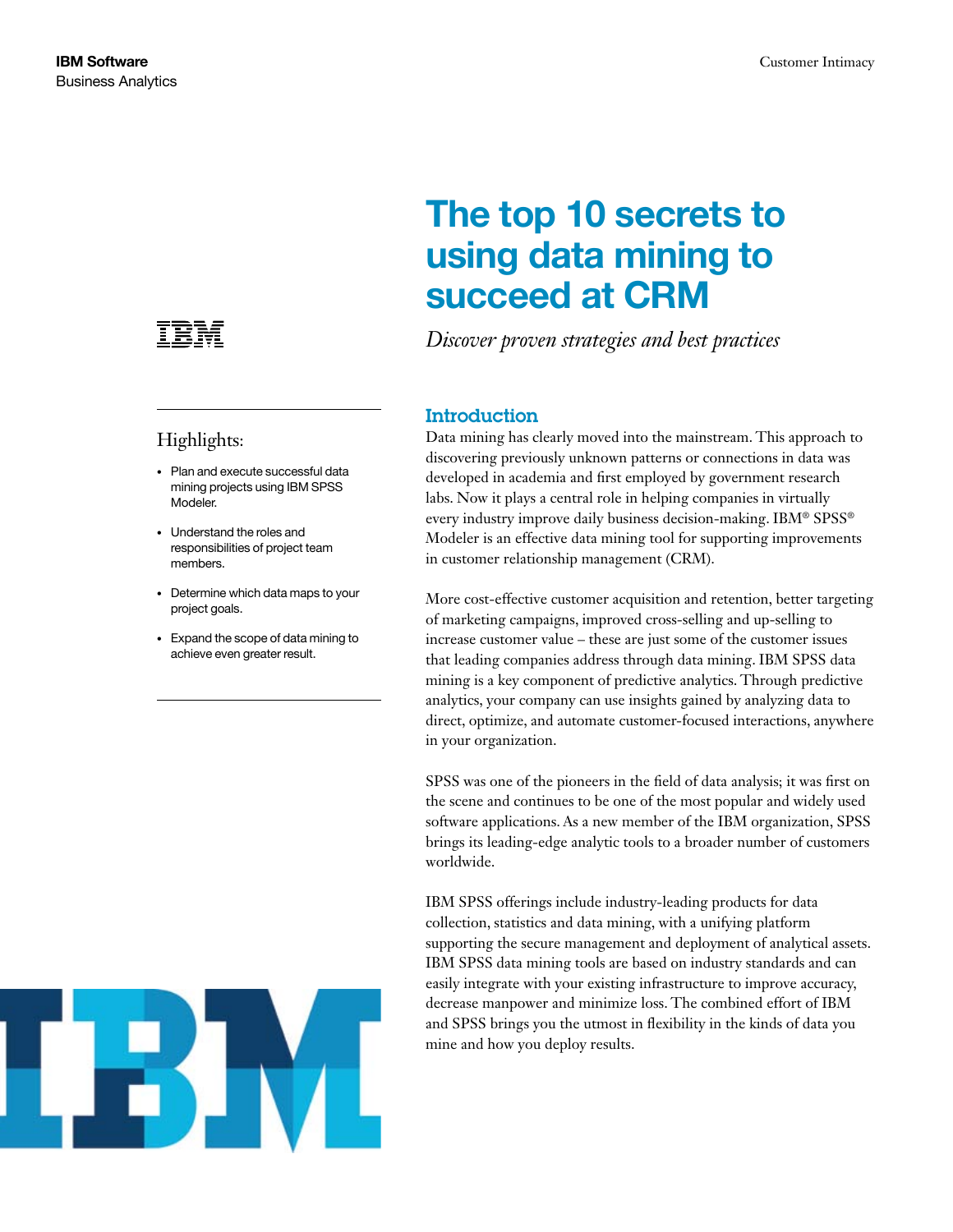#### Summary:

Companies that have successfully used IBM SPSS data mining to boost their CRM efforts have a wealth of experience to share. This white paper provides ten tips that your organization can benefit from if you're looking for ways to initiate or improve CRM activities.

If your company is relatively new to IBM SPSS data mining, you can benefit from the experience of companies that have used it successfully. They have discovered a number of tips and tricks to achieving the maximum return on their investment (ROI). What follows is a distillation of this experience: *The Top 10 Secrets to Using Data Mining to Succeed at CRM*.

# 1. Planning is the key to a successful data mining project

As with any worthwhile endeavor, planning is half the battle. It is critical that any organization considering a data mining project first define project objectives from a business perspective and then convert this knowledge into a coherent data mining strategy and a well-defined project plan.

Plan for data mining success by following these three steps:

- Start with the end in mind. Avoid the "ad hoc trap" of mining data without defined business objectives. Prior to modeling, define a project that supports your organization's strategic objectives. For example, your business objective might be to attract additional customers who are similar to your most valuable current customers. Or it might be to keep your most profitable customers longer.
- Get buy-in from business stakeholders. Be sure to involve all those who have a stake in the project. Typically, Finance, Sales and Marketing are concerned with devising cost-effective CRM strategies. But Database and Information Technology managers are also "interested parties" since their teams are often called upon to support the execution of those strategies.
- Define an executable data mining strategy. Plan how to achieve your objective by capitalizing on your resources. Both technical and staff resources must be taken into account.

## 2. Set specific goals for your data mining project

Before you begin a data mining project, clarify just how IBM SPSS data mining can help you achieve your goal. For instance, if reducing customer defection or "churn" is a strategic objective, what level of improvement do you want to see?

Next, commit to a standard data mining process, such as CRISP-DM (CRoss-Industry Standard Process for Data Mining). CRISP-DM is a comprehensive data mining methodology and process model that makes large data mining projects faster, more efficient and less costly. IBM SPSS subscribes to this best practice approach to data mining – which it co-authored with several other leading companies – and brings it to your organization to deliver actionable results. The CRISP-DM model offers step-by-step direction, tasks and objectives for every stage of the process, including business understanding, data understanding,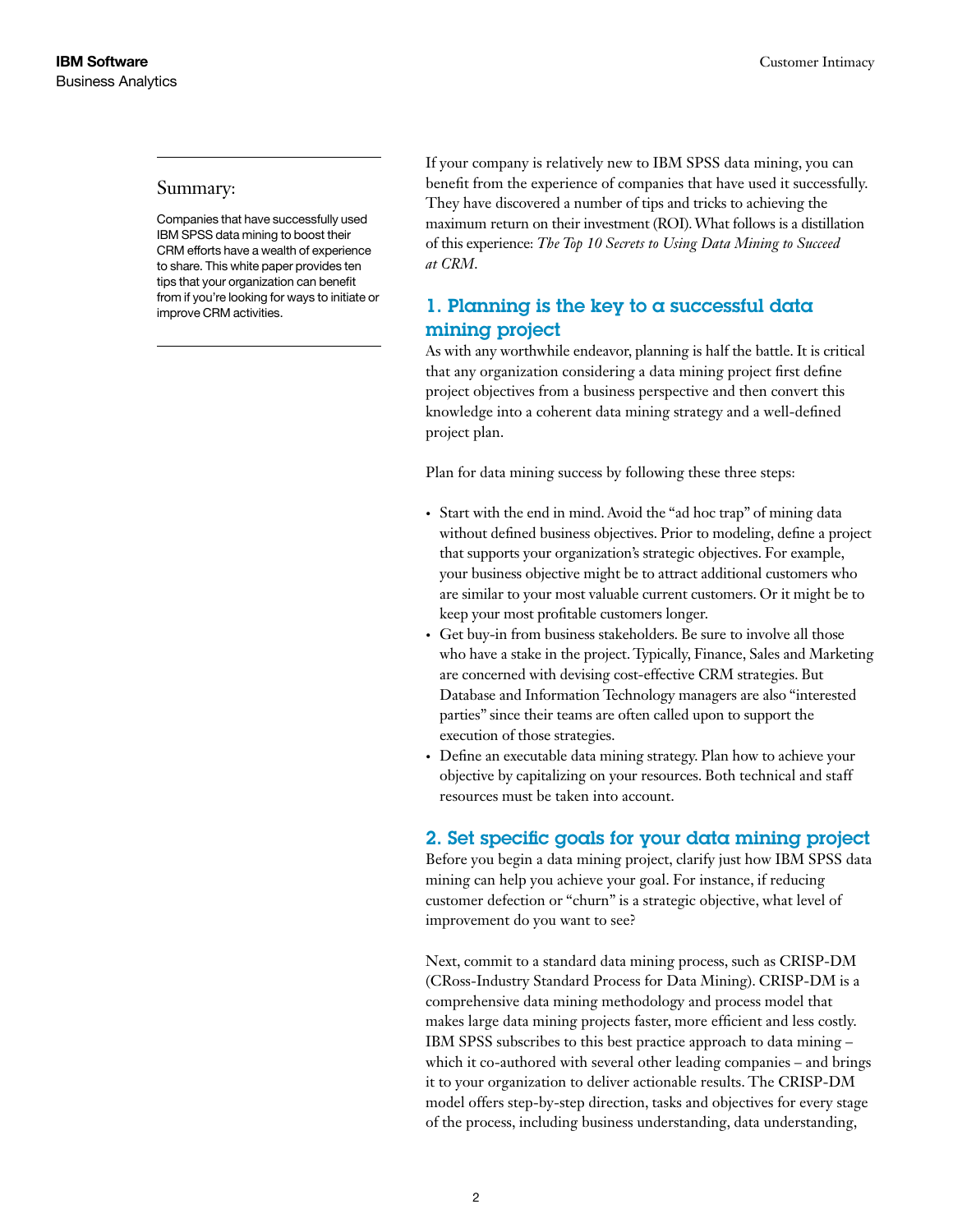data preparation, modeling, evaluation and deployment. This methodology can provide an excellent starting point for your data mining efforts by helping you:

- • Assess and prioritize business issues
- • Articulate data mining methods to solve them
- Apply data mining techniques
- Interpret data mining results
- Deploy and maintain data mining results

For more information about CRISP-DM, see www.crisp-dm.org.

Then create a project plan for achieving your goals, including a clear definition of what will constitute "success."

Finally, complete a cost-benefit analysis, taking care to include the cost of any resources that will be required.

#### 3. Recruit a broad-based project team

One of the most common mistakes made by those new to data mining is to simply pass responsibility for a data mining initiative to a data miner. Because successful data mining requires a clear understanding of the business problem being addressed, and because in most organizations elements of that business understanding are dispersed among different disciplines or departments, it's important to recruit a broad-based team for your project. For instance, to evaluate the factors involved in customer churn, you may need staff members from Customer Service, Market Research or even Billing, as well as those with specialized knowledge of your data resources and data mining.

Depending upon your objective, you may want to have representatives from some or all of the following roles: executive sponsor, project leader, business expert, data miner, data expert and IT sponsor. Some projects may require two or three people; other projects may require more.

#### 4. Line up the right data

To help ensure success, it is critical to understand what kinds of data are available and what condition that data is in. Begin with data that is readily accessible. It doesn't need to be a large amount or organized in a data warehouse. Many useful data mining projects are performed on small or medium-sized datasets – some, containing only a few hundreds or thousands of records. For example, you may be able to determine, from a sample of customer records, which of your company's products are typically purchased by customers fitting a certain demographic profile. This enables you to predict what other customers might purchase or what offers they might find most appealing.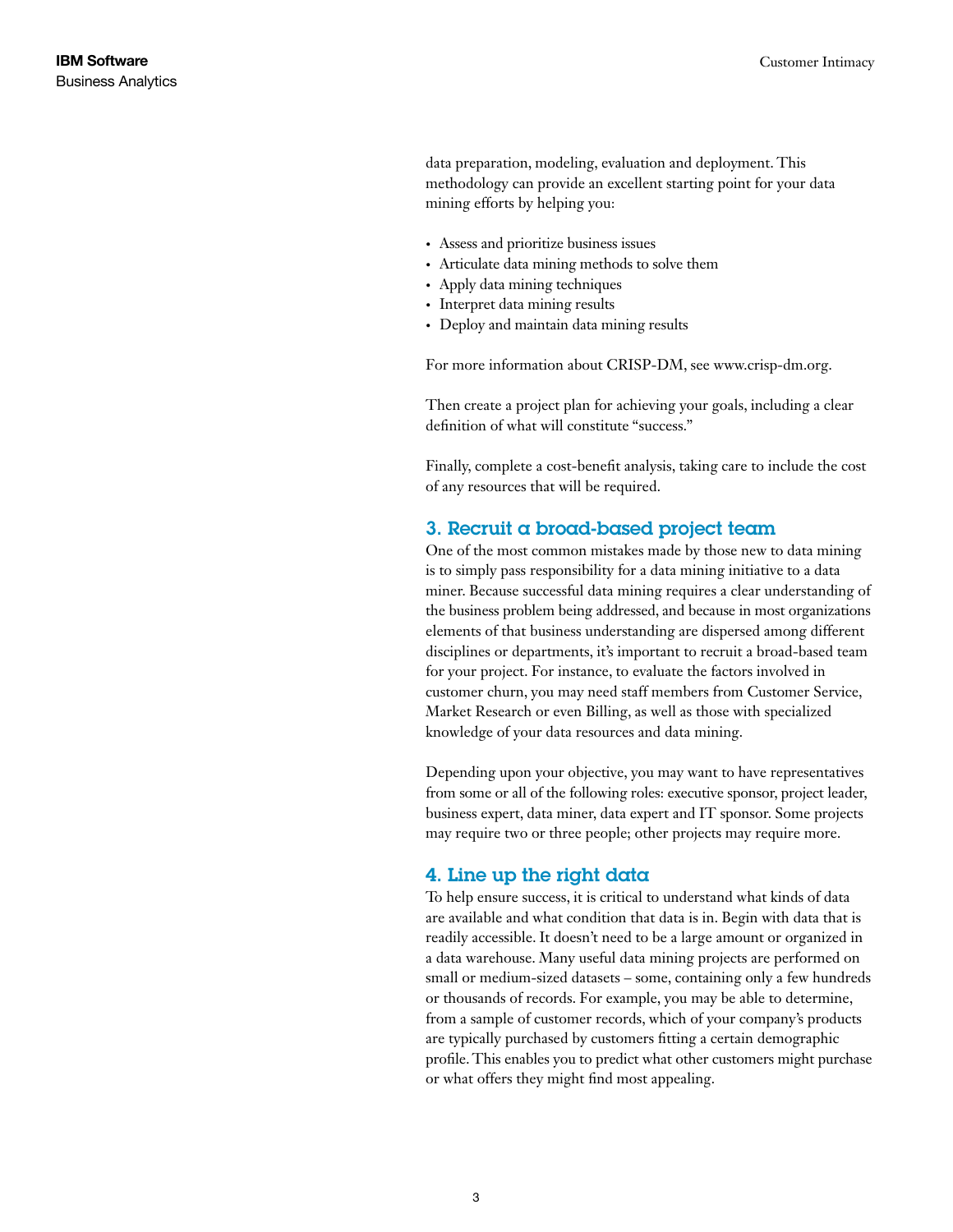#### 5. Secure IT buy-in

IT is an important component of any successful data mining initiative. Keep in mind that the data mining tool you select will play an important role in securing buy-in from your IT department. The data mining tool should integrate with your existing data infrastructure – relevant databases, data warehouses, and data marts – and should provide open access to data and the capability to enhance existing databases with scores and predictions generated by data mining.

#### 6. Select the right data mining solution

IBM SPSS Modeler saves organizations time and improves the flow of analysis by supporting every step of the process and ensuring an efficient and successful data mining project. An integrated solution is particularly important when incorporating additional types of data, such as text, web or survey data. That's because each type of data is likely to originate in a different system and exist in a variety of formats. Using an integrated solution enables your analysts to follow a train of thought efficiently, regardless of the type of data involved in the analysis.

Integration is also important during the "decision management" phase of predictive analytics. Decision management determines which actions will drive optimal outcomes, and then delivers those recommended actions to the systems or people that can effectively implement them. To support decision management, you will want a solution that links to operational systems, such as your call center or marketing automation software. Such a solution supports more widespread and rapid – even real-time – delivery of predictive insight.

# 7. Consider mining other types of data to increase the return on your data mining investment

When you combine text, web or survey data with structured data used in building models, you enrich the information available for prediction. Even if you add only one type of additional data, you'll see an improvement in the results that you generate. Incorporating multiple types of data will provide even greater improvements.

To determine if your company might benefit from incorporating additional types of data, begin by asking the following questions: What kinds of business problems are we trying to solve? What kinds of data do we have that might address these problems? The answers to these questions will help you determine what kinds of data to include, and why. If you are trying to learn why long-time customers are leaving, for example, you may want to analyze text from call center notes combined with results of customer focus groups or customer satisfaction surveys.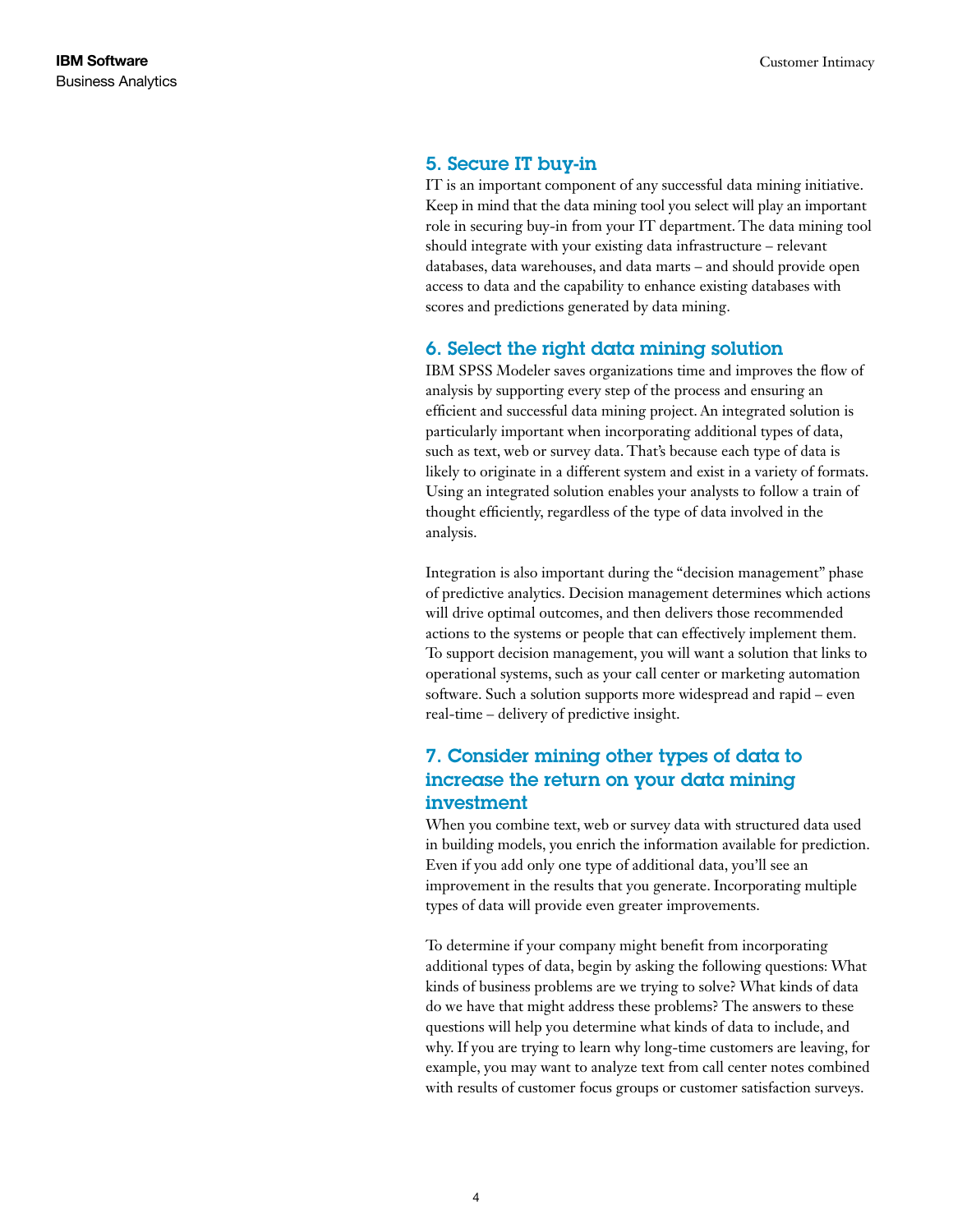# 8. Expand the scope of data mining to achieve even greater results

One way that you can increase the ROI generated by data mining is by expanding the number of projects you undertake. IBM SPSS Modeler is the data mining solution that eliminates the need for additional staff by automating routine tasks. Gain more from your investment in data mining either by addressing additional related business challenges or by applying data mining in different departments or geographic regions. If your company has already made progress on your top-priority challenges – increasing the conversion rate for cross-selling campaigns, for example – consider whether there are secondary challenges that you might now address – such as trimming the cost of customer acquisition programs.

## 9. Consider all available deployment options

When mining data, organizations that efficiently deploy results consistently achieve a higher ROI. In early implementations of data mining, deployment consisted of providing analysts with models and managers with reports. Models and reports had to be interpreted by managers or staff before strategic or tactical plans could be developed. Later, many companies used batch scoring – often conducted at offpeak hours – to more efficiently incorporate updated predictions in their databases. It even became possible to automate the scheduling of updates and to embed scoring engines within existing applications.

Today, using the latest data mining technologies, you can update even massive datasets containing billions of scores in just a few hours. You can also update models in real time and deploy results to customercontact staff as they interact with customers. In addition, you can deploy models or scores in real time to systems that generate sales offers automatically or make product suggestions to website visitors, to name just two possibilities.

## 10. Increase collaboration and efficiency through model management

Look into data mining solutions that enable you to centralize the management of data mining models and support the automation of processes such as the updating of customer scores. These solutions foster greater collaboration and enterprise efficiency. Central model management also helps your organization avoid wasted or duplicated effort while ensuring that your most effective predictive models are applied to your business challenges. Model management also provides a way to document model creation, usage, and application.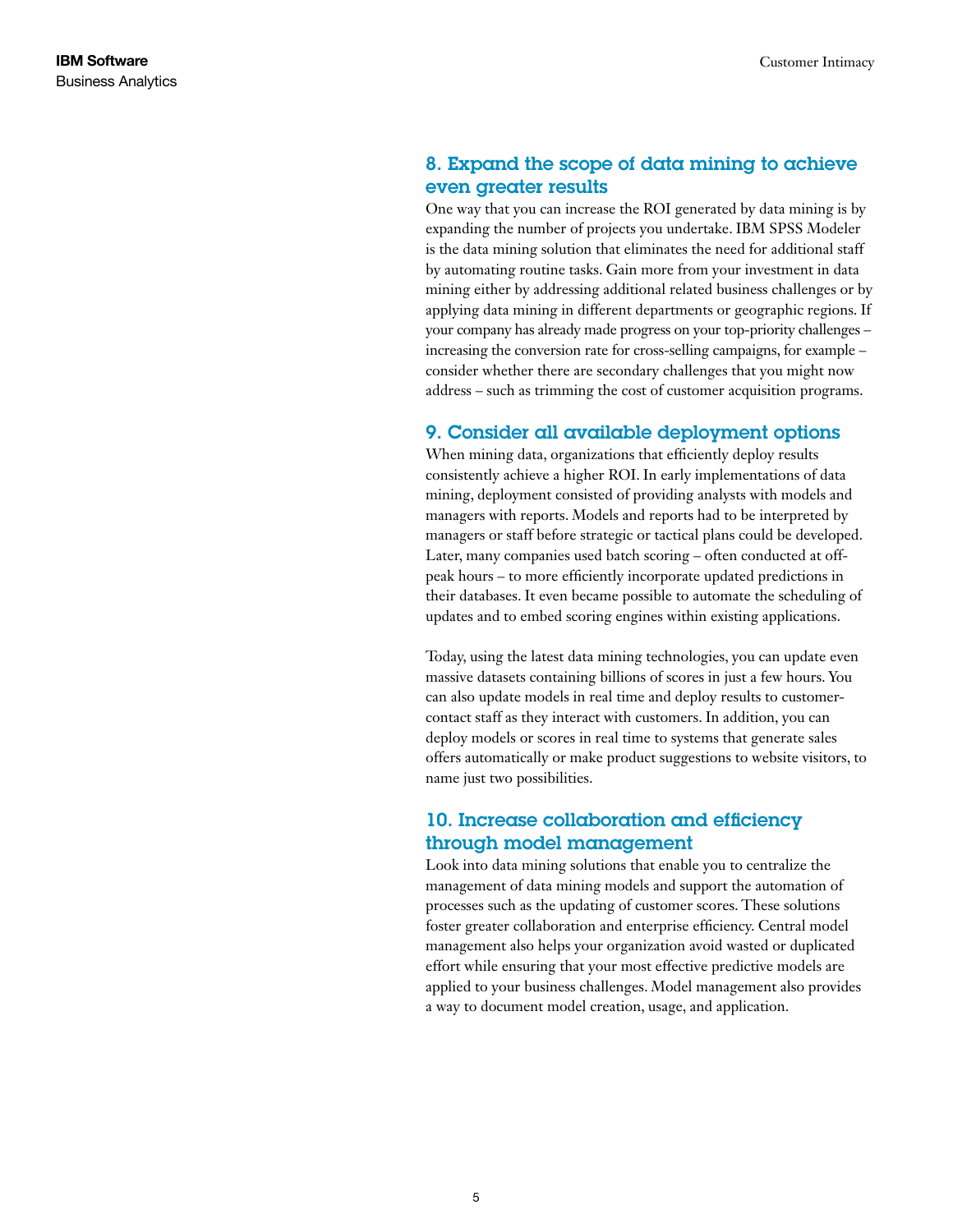#### Conclusion

In spite of the often uncanny accuracy of insight that data mining provides, it is not magic. It's a valuable business tool that organizations around the globe are successfully using to make critical business decisions about customer acquisition and retention, customer value management, marketing optimization, and other customer-related issues.

Similarly, the keys to effectively using data mining are not secret or mysterious. With a solid understanding of the issues to be addressed, appropriate resources and support and the right solution, you, too, can experience the business benefits that other organizations are reaping from data mining.

For more information about getting started with data mining, or expanding the benefits you're already receiving from your current data mining efforts, please contact your IBM SPSS sales representative.

#### About IBM Business Analytics

IBM Business Analytics software delivers complete, consistent and accurate information that decision-makers trust to improve business performance. A comprehensive portfolio of business intelligence, predictive analytics, financial performance and strategy management, and analytic applications provides clear, immediate and actionable insights into current performance and the ability to predict future outcomes. Combined with rich industry solutions, proven practices and professional services, organizations of every size can drive the highest productivity, confidently automate decisions and deliver better results.

As part of this portfolio, IBM SPSS Predictive Analytics software helps organizations predict future events and proactively act upon that insight to drive better business outcomes. Commercial, government and academic customers worldwide rely on IBM SPSS technology as a competitive advantage in attracting, retaining and growing customers, while reducing fraud and mitigating risk. By incorporating IBM SPSS software into their daily operations, organizations become predictive enterprises – able to direct and automate decisions to meet business goals and achieve measurable competitive advantage. For further information or to reach a representative visit www.ibm.com/spss.